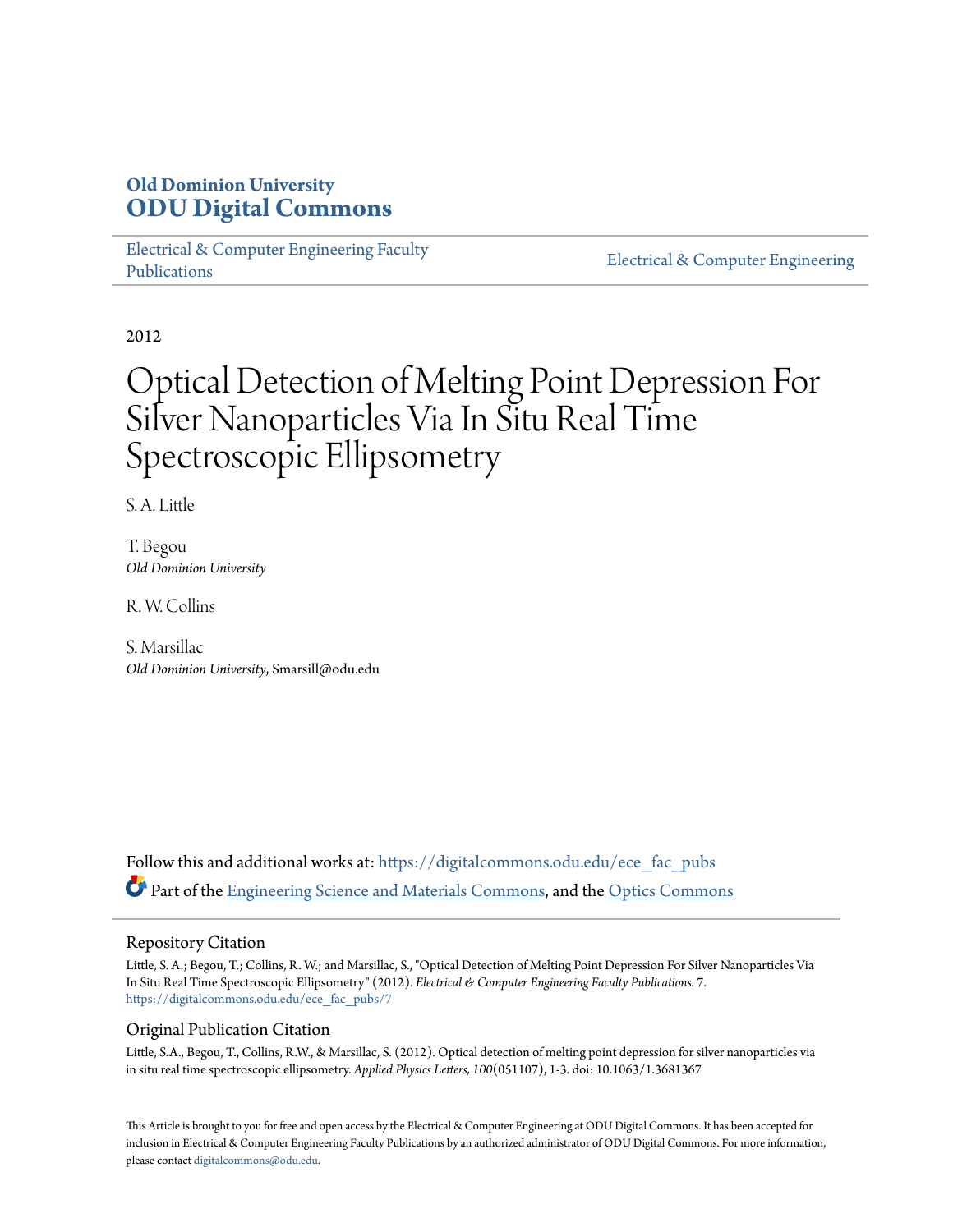



## **Optical detection of melting point depression for silver nanoparticles via in situ real time spectroscopic ellipsometry**

[S. A. Little,](http://scitation.aip.org/search?value1=S.+A.+Little&option1=author) [T. Begou,](http://scitation.aip.org/search?value1=T.+Begou&option1=author) [R. W. Collins,](http://scitation.aip.org/search?value1=R.+W.+Collins&option1=author) and [S. Marsillac](http://scitation.aip.org/search?value1=S.+Marsillac&option1=author)

Citation: [Applied Physics Letters](http://scitation.aip.org/content/aip/journal/apl?ver=pdfcov) **100**, 051107 (2012); doi: 10.1063/1.3681367 View online: <http://dx.doi.org/10.1063/1.3681367> View Table of Contents: <http://scitation.aip.org/content/aip/journal/apl/100/5?ver=pdfcov> Published by the [AIP Publishing](http://scitation.aip.org/content/aip?ver=pdfcov)

**Articles you may be interested in**

[Determination of the optical properties and size dispersion of Si nanoparticles within a dielectric matrix by](http://scitation.aip.org/content/aip/journal/jap/116/10/10.1063/1.4894619?ver=pdfcov) [spectroscopic ellipsometry](http://scitation.aip.org/content/aip/journal/jap/116/10/10.1063/1.4894619?ver=pdfcov) J. Appl. Phys. **116**, 103520 (2014); 10.1063/1.4894619

[Evolution of optical properties of tin film from solid to liquid studied by spectroscopic ellipsometry and ab initio](http://scitation.aip.org/content/aip/journal/apl/104/12/10.1063/1.4869722?ver=pdfcov) [calculation](http://scitation.aip.org/content/aip/journal/apl/104/12/10.1063/1.4869722?ver=pdfcov) Appl. Phys. Lett. **104**, 121907 (2014); 10.1063/1.4869722

[Growth analysis of \(Ag,Cu\)InSe2 thin films via real time spectroscopic ellipsometry](http://scitation.aip.org/content/aip/journal/apl/101/23/10.1063/1.4769902?ver=pdfcov) Appl. Phys. Lett. **101**, 231910 (2012); 10.1063/1.4769902

[Analysis of interband, intraband, and plasmon polariton transitions in silver nanoparticle films via in situ real-time](http://scitation.aip.org/content/aip/journal/apl/98/10/10.1063/1.3564894?ver=pdfcov) [spectroscopic ellipsometry](http://scitation.aip.org/content/aip/journal/apl/98/10/10.1063/1.3564894?ver=pdfcov) Appl. Phys. Lett. **98**, 101910 (2011); 10.1063/1.3564894

[Real-time spectroscopic ellipsometry study of Ta–Si–N ultrathin diffusion barriers](http://scitation.aip.org/content/avs/journal/jvsta/23/5/10.1116/1.1996612?ver=pdfcov) J. Vac. Sci. Technol. A **23**, 1359 (2005); 10.1116/1.1996612



 This article is copyrighted as indicated in the article. Reuse of AIP content is subject to the terms at: http://scitation.aip.org/termsconditions. Downloaded to IP: 128.82.253.83 On: Fri, 08 Jan 2016 00:46:17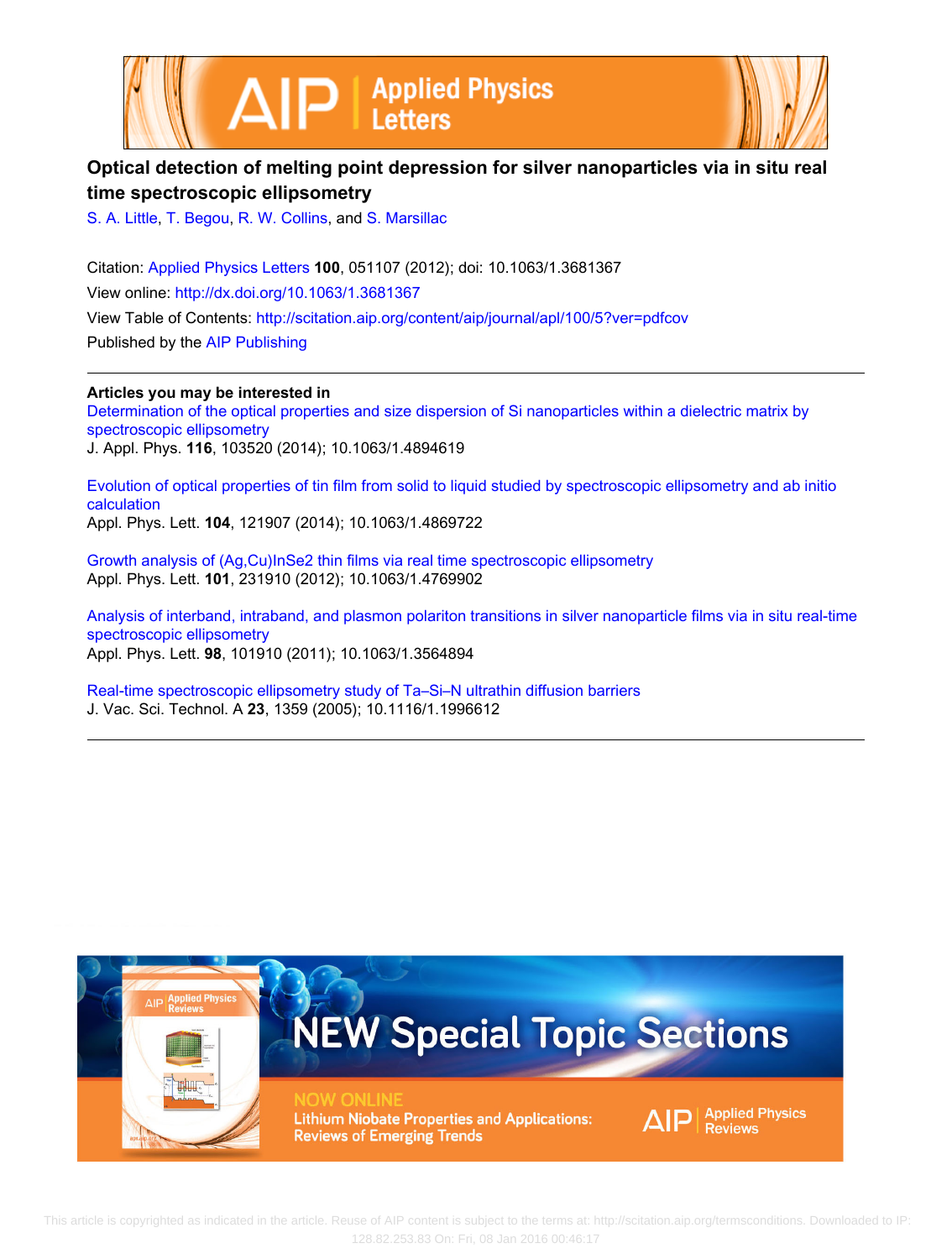## [Optical detection of melting point depression for silver nanoparticles](http://dx.doi.org/10.1063/1.3681367) via in situ [real time spectroscopic ellipsometry](http://dx.doi.org/10.1063/1.3681367)

S. A. Little,<sup>1</sup> T. Begou,<sup>2</sup> R. W. Collins,<sup>1</sup> and S. Marsillac<sup>2,a)</sup>

USA

<sup>1</sup>Center for Photovoltaics Innovation and Commercialization (PVIC), University of Toledo, Toledo, Ohio 43606, USA  $^2$ Department of Electrical and Computer Engineering, Old Dominion University, Norfolk, Virginia 23529,

(Received 12 November 2011; accepted 13 January 2012; published online 1 February 2012)

Silver nanoparticle films were deposited by sputtering at room temperature and were annealed while monitoring by real time spectroscopic ellipsometry (SE). The nanoparticle dielectric functions (0.75 eV–6.5 eV) obtained by SE were modeled using Lorentz and generalized oscillators for the nanoparticle plasmon polariton (NPP) and interband transitions, respectively. The nanoparticle melting point could be identified from variations in the oscillator parameters during annealing, and this identification was further confirmed after cooling through significant, irreversible changes in these parameters relative to the as-deposited film. The variation in melting point with physical thickness, and thus average nanoparticle diameter, as measured by SE enables calculation of the surface energy density. © 2012 American Institute of Physics. [doi:[10.1063/1.3681367\]](http://dx.doi.org/10.1063/1.3681367)

In situ control of the structural, thermal, electrical, and optical properties of metallic nanoparticles via surface engi-neering is motivated by their many applications.<sup>[1](#page-5-0)</sup> The varied applications of silver in nanoparticle form include low temperature interconnects, nanoantennas, sensors for biological materials, and back contact reflectors in thin film solar cells. In situ control is enabled through thin film processing, as well as through thermal annealing of the resulting nanoparticle films, in conjunction with non-invasive in situ measurement techniques. For example, deposition or annealing at elevated temperatures shapes nanoantennas and incorporates surface structure into back reflectors for optical enhancement in photovoltaics.<sup>[1](#page-5-0)</sup> In research described in the present article, Ag films—incorporating isolated nanoparticles and having a range of thickness—were deposited at room temperature and then annealed at temperatures up to 773 K while analyzing in situ by real time spectroscopic ellipsometry (SE).

The Ag nanoparticle films were deposited by dc magnetron sputtering at 288 K onto Si (100) wafers with 500 nm thermal oxides.<sup>[1](#page-5-0)</sup> The deposition times were varied from  $0.5$ to 3 min, which led to films of increasing thicknesses characterized by an array of isolated nanoparticles of average size increasing from 2 nm to 10 nm, respectively.<sup>[1,2](#page-5-0)</sup> To determine the dielectric functions of these films, a rotatingcompensator multichannel ellipsometer was used having a photon energy range of 0.75–6.50 eV. Pairs of  $(\psi, \Delta)$  spectra were collected with a  $65^\circ$  incidence angle and a 3 s acquisition time. These spectra were modeled assuming one or two substrate-supported layers, applying the effective medium theory and dielectric function analytical form given previously.<sup>1</sup> Ex situ measurements including atomic force microscopy (AFM), x-ray diffraction (XRD), scanning electron microscopy (SEM), and secondary ion mass spectrometry (SIMS) were used to complement as well as corroborate the real time SE results. Temperature measurements of the Ag thin films were obtained in accordance with a previously described technique.<sup>[2](#page-5-0)</sup>

For generality in fitting  $(\psi, \Delta)$  data by least-squares regression, the starting structural model consists of two layers, a coalesced or "bulk" layer and a surface roughness layer, with thicknesses  $d_b$  and  $d_s$ , respectively, incorporated as free parameters. The following analytical form for the dielectric function of the nanoparticles was used: $<sup>1</sup>$  $<sup>1</sup>$  $<sup>1</sup>$ </sup>

$$
\varepsilon(E) = \varepsilon_{\infty} + \frac{A_L^2}{E_L^2 - E^2 - i\Gamma_L E} + G(E),\tag{1}
$$

where

$$
G(E) = A_G(\Gamma_G/2)^{-\mu} \left\{ e^{i\phi} [E_G - E - i(\Gamma_G/2)]^{\mu} + e^{-i\phi} [E_G + E + i(\Gamma_G/2)]^{\mu} \right\}.
$$
 (2)

The first term in Eq. (1) describes an offset; the second term describes a Lorentz oscillator for the nanoparticle plasmon polariton (NPP) with amplitude  $A_L$ , resonance energy  $E_L$ , and broadening  $\Gamma_L$ ; the third term describes the interband transition with amplitude  $A_G$ , band gap energy  $E_G$ , broadening  $\Gamma_G$ , phase  $\phi$ , and exponent  $\mu$ .

The dominant nanoparticle nature of the deposited films was evidenced by the need for the Lorentz oscillator in the dielectric function model. The oscillator resonance energy  $E<sub>L</sub>$  is observed to redshift with increasing thickness and thus particle size, consistent with increasing dipole-dipole inter-actions between particles.<sup>[3](#page-5-0)</sup> Because no Drude component was needed to fit the dielectric functions and because  $d<sub>b</sub>$ remained below a single monolayer in a two-layer analysis, it could be verified that all depositions were terminated prior to coalescence, with the resulting films consisting of isolated nanoparticles. This was further corroborated by ex situ SEM and AFM images obtained immediately after selected depositions, as depicted in Fig. [2](#page-4-0).

a)Author to whom correspondence should be addressed. Electronic mail: smarsill@odu.edu.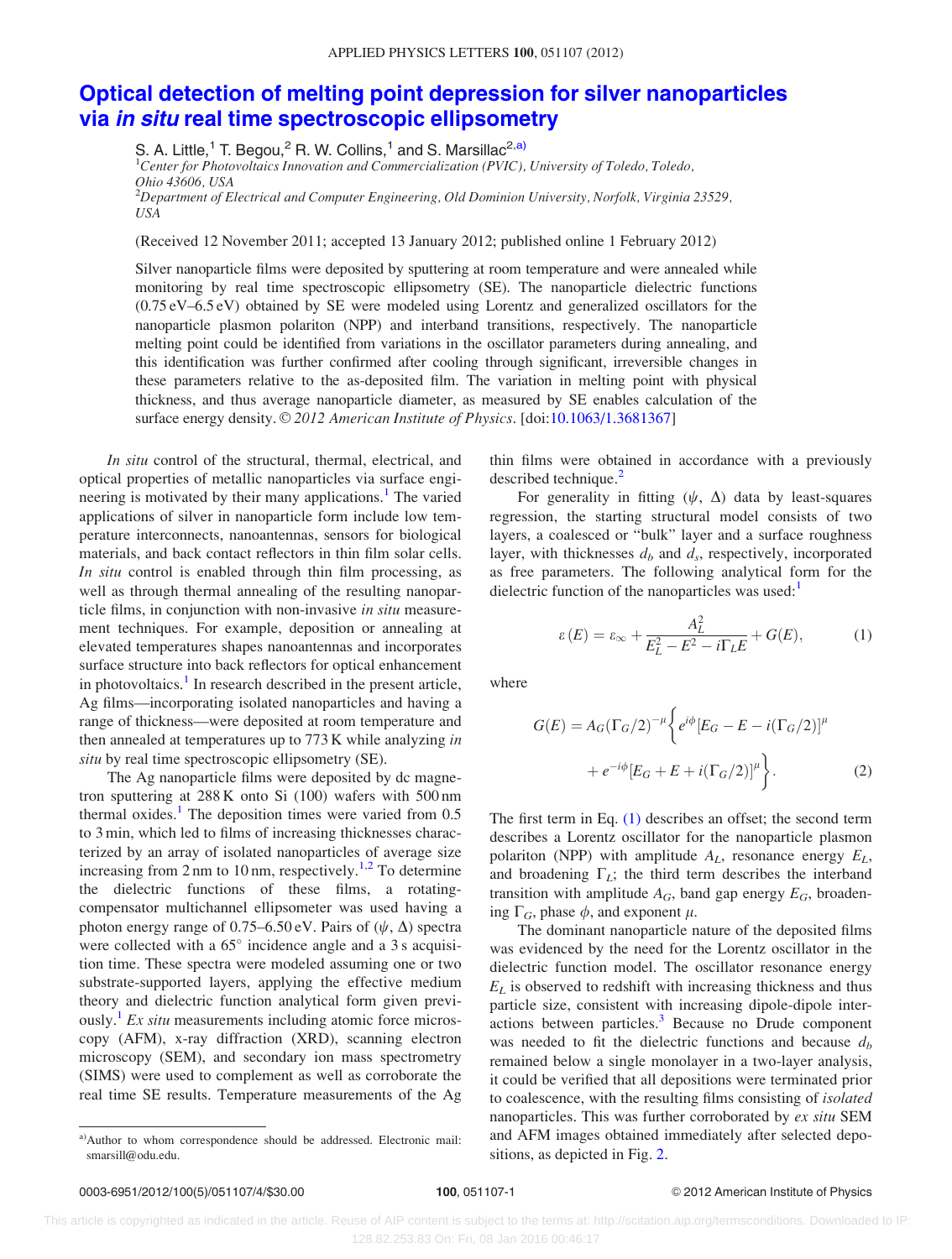<span id="page-3-0"></span>

FIG. 1. (Color online) Interband broadening parameter as a function of temperature for nanoparticles in a Ag film with  $d_s = 8.42$  nm. The vertical line is guide to the eye for the transition point and the broken lines are variations predicted on the basis of electron-phonon interactions alone. Inset: XRD spectra of the Ag (111) peak before (upper curve) and after (lower curve) the thermal cycle (vertical axis, intensity in arbitrary units; horizontal axis, angle  $2\theta$  in degrees).

After characterization of the as-deposited nanoparticle film, its SE data were acquired *in situ* and in real time during annealing from 288 K to 773 K and then during cooling to 288 K. The continuous temperature  $(T)$  evolution of the interband broadening parameter  $\Gamma_G$ , deduced by SE, is shown in Fig. 1 for a nanoparticle film with  $d_b = 0$  nm,  $d_s = 8.42$  nm. An increase in T can lead to an increase in  $\Gamma_G$  simply due to the increased electron-phonon interactions at higher  $T^4$  $T^4$ . This effect is described by the broken lines in Fig. 1, most accurately determined in the later stages of cooling when structural changes due to annealing are minimized.

The most obvious feature in Fig. 1, however, is the abrupt change in the evolution of  $\Gamma_G$  at  $T \sim 595$  K. This is attributed to the melting transition associated with the largest particles of the film which define its physical thickness  $d_s$ . During annealing, the broadening that occurs above the broken line dependences in Fig. 1 must be due to structural changes in the nanoparticle film. For  $400 < T < 595$  K, during annealing the excess broadening may be due to melting of the smallest particles which occur at reduced T. For  $500 < T < 595$  K, during cooling the excess broadening may have a similar origin—liquid particles that recrystallize over a range of T due to the distribution of particle sizes. Broadening may also occur upon heating and cooling due to strain-induced lattice deformation.<sup>[5](#page-5-0)</sup>

The parameters for representative dielectric functions are reported Table [I](#page-4-0) for nanoparticles in a film with an asdeposited thickness of  $d_s = 6.48$  nm (i) at 288 K in the as deposited state, (ii) at 773 K during annealing, and (iii) at 288 K after annealing. The MSE data given in Table [I](#page-4-0) are in accordance with other references.<sup>[6](#page-5-0)</sup> Quantitative comparisons of these parameters yield several insights.

Upon heating to 773 K, significant increases occur not only in  $\Gamma_G$  (0.18 to 1.11 eV), as indicated in Fig. 1, but also in  $\Gamma_L$ , the broadening parameter of the NPP resonance (0.83) to  $3.57 \text{ eV}$ ).<sup>[7,8](#page-5-0)</sup> This consistent behavior in both interband and NPP transitions is attributed to a loss of long range order due to melting which occurs at 595 K and leads to an electron mean free path  $\lambda$  on the order of the atomic spacing. Apply-

ing an estimate of  $\lambda = \hbar v_F / \Gamma_L$  for the free electrons of the NPP band, where  $v_F \sim 1.4 \times 10^8$  cm/s is the bulk Fermi velocity and  $\hbar$  is Planck's constant, values of  $\Gamma_L$  of 0.83 and 3.57 eV correspond to  $\lambda$  values of 1 nm, approximately onethird the particle radius, and 0.25 nm, approximately the atomic spacing, respectively. Cooling to room temperature leads to only a partial recovery of the broadening parameters (interband: 1.11 to 0.82 eV; NPP: 3.57 to 2.17 eV). Recrystallization to a more defective crystalline or a disordered nanocrystalline structure relative to the as-deposited structure is responsible for this behavior, $5$  a surprising observation that will be discussed in further detail below.

In addition in Table [I,](#page-4-0) a significant decrease in  $A_L$ , the NPP amplitude, is noted (from 15.5 to 0.5 eV). This behavior is attributed primarily to the broadening of the interband transition which gives rise to a larger  $\varepsilon_2$  value at the NPP energy and hence a suppression of the resonance. An unaccounted for increase in void fraction  $f<sub>v</sub>$  in the film may also occur during heating due to nanoparticle coarsening, which leads to an increase in  $d_s$ , at constant effective thickness (defined as  $d_{\text{eff}} = f_y d_s$  or the volume of particles per area). The latter effect is likely to be reflected clearly in the reduction in  $A_G$ , the interband amplitude upon annealing. Cooling to room temperature again leads to only a partial recovery of the NPP amplitude  $(0.5 \text{ to } 0.9 \text{ eV})$ , consistent with the sharpening of the interband component and a reduction in  $\varepsilon_2$  at the NPP resonance. The interband amplitude continues to decrease consistently which could result from nanoparticle coarsening during cooling; however, a contribution may also exist due to lattice deformation, as was suggested by XRD with the lowering and broadening of the Ag (111) peak. The reduction of the interband amplitude term also contributed to the increased uncertainty of the interband broadening (Fig. 1) by effectively reducing the signal-to-noise ratio for this oscillator and thus also contributes to the increase in MSE tabulated in Table [I.](#page-4-0)

For  $E_L$ , the NPP resonance energy, a blue shift upon annealing from 2.68 to 3.21 eV indicates a decrease in dipole-dipole interactions due to the weaker NPP resonance and the larger spacing between particles<sup>[3](#page-5-0)</sup> as indicated in the Fig. [2](#page-4-0). The partial red shift upon cooling is consistent with the accompanying increase in the resonance amplitude. For  $E_G$ , the interband energy onset, various competing effects can occur. An increase in temperature leads to a decrease in interband energy due to the electron-phonon interaction, by  $\sim$ 0.1 eV over the temperature range of 288 K to 595 K.<sup>[4](#page-5-0)</sup> Annealing can also induce lattice deformation and particle size changes which can also change the band gap due to strain and size effects.<sup>[5](#page-5-0)</sup> The reduction in  $E_G$  at room temperature by the heating-melting-cooling cycle may be attributable to the increase in nanoparticle size as shown in Fig. [2.](#page-4-0)

A key focus of this research is characterization of the melting point depression for the nanoparticles—in the case of Fig. 1 from 1235 K to 595 K for a film with  $d_s = 8.42$  $d_s = 8.42$  $d_s = 8.42$  nm.<sup>4</sup> This depression is due to the high surface to volume ratio and the lower cohesive energy of surface atoms. The melting point is thus a function of the nanoparticle shape, radius, or any other structural parameters that can modify the surface to volume ratio. The melting point temperature can be described by the following equation: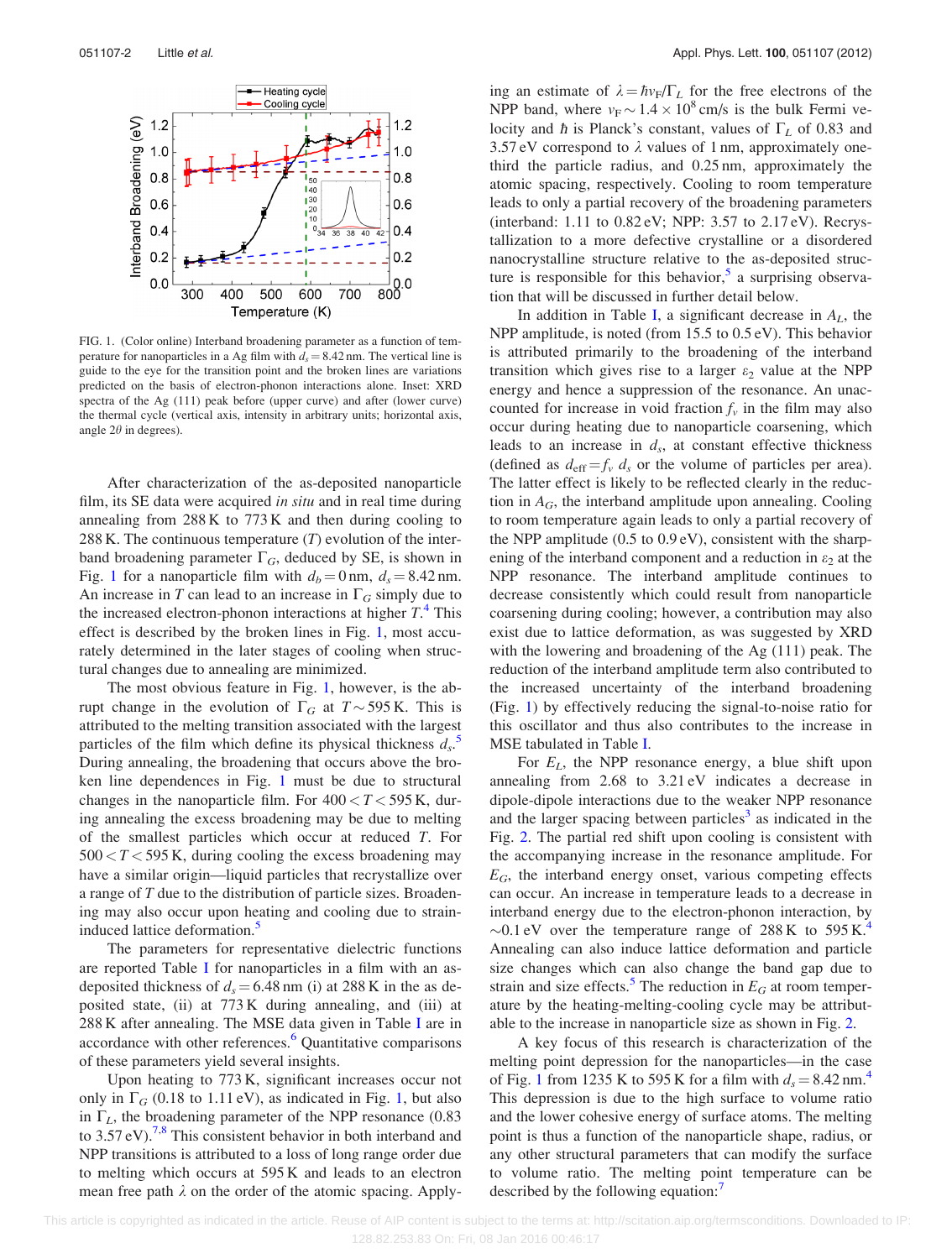| Stage/MSE                          | <b>NPP</b>     |                       |                 | Interband     |                            |                 |
|------------------------------------|----------------|-----------------------|-----------------|---------------|----------------------------|-----------------|
|                                    | $A_I$          | $\Gamma_{\rm L}$ (eV) | $E_L$ (eV)      | $A_G$         | $\Gamma$ <sub>G</sub> (eV) | $E_G$ (eV)      |
| $285 \text{ K}^2 / 0.019$          | $15.5 \pm 0.9$ | $0.83 \pm 0.01$       | $2.68 \pm 0.01$ | $4.1 \pm 0.2$ | $0.18 \pm 0.03$            | $4.34 \pm 0.02$ |
| 773 K/0.033                        | $0.5 \pm 0.1$  | $3.57 \pm 0.10$       | $3.21 \pm 0.04$ | $3.2 \pm 0.1$ | $1.11 \pm 0.04$            | $4.51 \pm 0.05$ |
| $285 \text{ K}^{\text{b}} / 0.024$ | $0.9 \pm 0.3$  | $2.17 \pm 0.52$       | $3.01 \pm 0.35$ | $3.0 \pm 0.2$ | $0.82 \pm 0.10$            | $4.19 \pm 0.15$ |

<span id="page-4-0"></span>TABLE I. The oscillator parameters that define the dielectric functions of the Ag nanoparticles at different stages in the thermal cycle. The physical thickness is 6.48 nm for the as-deposited film composed of isolated Ag nanoparticles.

<sup>a</sup>Room temperature before heating.

**PRoom temperature after heating.** 

$$
T_m(d_s) = T_o - \frac{2T_o M \sigma_s}{\Delta H_o \rho_s} \cdot \frac{1}{1/2d_s},\tag{3}
$$

where  $\sigma_s$  is the surface energy density and is used as a fitting parameter;  $T<sub>o</sub>$  is the bulk melting point (1235 K); M is the molar mass of Ag (107.87 g/mol);  $\Delta H_o$  is the enthalpy of melting (11.28 kJ/mol);  $\rho_s$  is the mass density of Ag (10.49 g/cm<sup>3</sup>); and  $d_s$  is extracted from RTSE. In fact,  $d_s$  is assumed to be equal to the diameter of the largest particles in the distribution and, thus, dominates the melting behavior. A discussion of the effects of the particle density concerning similar films was reported previously.<sup>[3](#page-5-0)</sup> In Fig. 3, the nanoparticle film melting point is shown, deduced from data simi-lar to those of Fig. [1](#page-3-0) and plotted as a function of  $\frac{1}{2}d_s$ , or the estimated particle radius. Fitting the results in Fig. 3 using Eq. [\(3\)](#page-3-0) leads to a surface free energy density of  $\sigma_s = 0.9 \text{ J/m}^2$ , which is in reasonable agreement with previously reported values for both bulk Ag  $(1.0-1.5 \text{ J/m}^2)^9$  $(1.0-1.5 \text{ J/m}^2)^9$  and substrate supported nanoparticles  $(1.1 \text{ J/m}^2)^{10}$  $(1.1 \text{ J/m}^2)^{10}$  $(1.1 \text{ J/m}^2)^{10}$  but much lower than values reported for free nanoparticles  $(\sim 6.4 - 7.4 \text{ J/m}^2)$ . The MSE values of individual fits were below 0.035, indicating a good  $fit.<sup>6</sup>$  $fit.<sup>6</sup>$  $fit.<sup>6</sup>$ 

Ex-situ analyses were also performed to better understand the influence of the full annealing-melting-cooling cycle on the structure of the Ag nanoparticles. Both SEM and XRD results confirm the melting temperature of the nanoparticles through the significant differences in average size and crystallinity of particles before and after annealing cycles that reach the melting point.

By SEM, nanoparticles particles appeared larger and more uniform in size after an annealing cycle that exceeds the SE-deduced melting point, as shown in Fig. 2. Analysis by XRD, as depicted in the Fig. [1](#page-3-0) inset, performed before heating reveals a characteristic Ag (111) peak, which nearly disappears after a full annealing-melting-cooling cycle, revealing that the bulk-like crystalline component of the nanoparticles has decreased. This result is likely to result from the increase in the volume of grain boundaries and other defective regions of the nanoparticles upon annealing—even to the extent that the nanoparticle material appears to exhibit an amorphous component. This structural change is consistent with significant broadening of the NPP and interband features measured after cooling, as seen in the analysis results of Table I. In fact, the increase in broadening of the NPP for the thermally cycled particles over the asdeposited particles can be attributed to decrease in mean free path from  $\sim$ 1 nm to 0.4 nm, the latter being much smaller than the observed particle size. The physical reason for the formation of defective particles after cooling from the liquid is unclear; cooling rates are too slow (4 K/min) to quench in such defects. One possibility is that such a structure is stabilized by surface adsorbates that are incorporated as impurities within the bulk nanoparticles upon melting. Secondary ion mass spectrometry has not detected differences between the contaminant levels before and after the annealing cycle; however, it is likely that nanoparticle impurities would be difficult to detect, given the presence of surface contamination in *ex situ* analyses.

In conclusion, sputter deposition of silver onto room temperature  $SiO<sub>2</sub>$  surfaces for increasing durations led to films consisting of isolated nanoparticles with increasing average sizes. The thin films were measured by real time SE during annealing and subsequent cooling, and the resulting



FIG. 2. SEM image (SEI mode) of a film as-deposited (left) and after the thermal cycle (right).



FIG. 3. (Color online) Melting point of silver nanoparticles plotted versus the average particle radius, estimated as one-half the physical thickness. The dashed line indicates the melting point of bulk silver. The solid line is the fit of Eq. [\(3\),](#page-3-0) yielding the surface energy density.

 This article is copyrighted as indicated in the article. Reuse of AIP content is subject to the terms at: http://scitation.aip.org/termsconditions. Downloaded to IP: 128.82.253.83 On: Fri, 08 Jan 2016 00:46:17